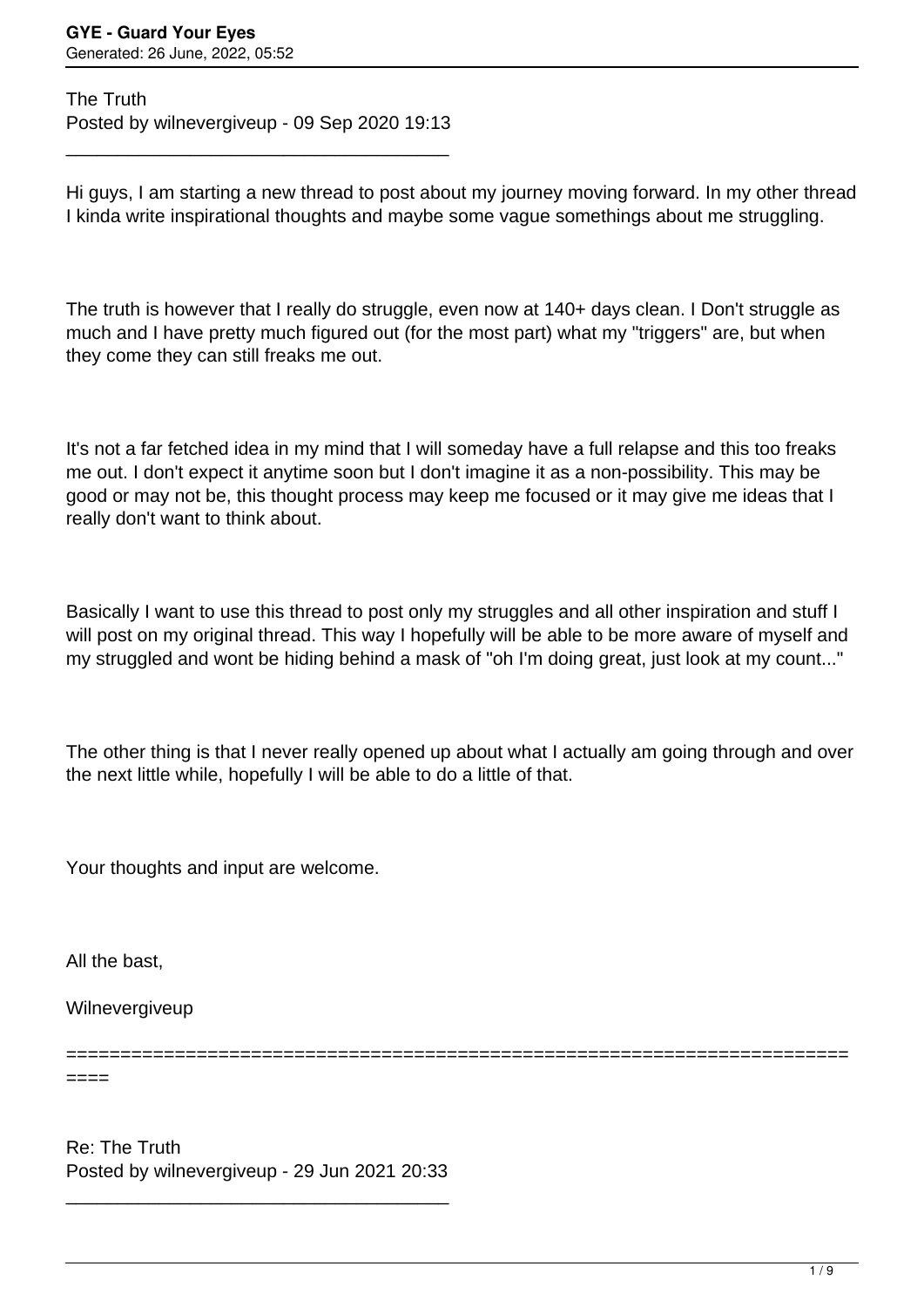Taking a moment to write down some of the things that make up my value system in the area of lust.

The GYE bare minimum:

- Porn
- Masturbation with finish.?

?My personal values:

- Not looking at any women, even if they are dressed (in underwear and alone).
- Not looking at any woman in order to derive pleasure (with a three second grace period, non accumulative)
- Fantasizing about being with other women who I don't know.
- Fantasizing about being with other women who I do know.
- Looking for material to feed my lust, even if I don't find any.
- Masturbating, even if I don't finish.

These are things that I value in and of themselves, no streaks, no commitment, just because these are the things that I believe in.

I will try to post occasionally if I am clean by GYE standard, or by my standard. This is really just about clarity for me.

========================================================================

========================================================================

 $====$ 

Re: The Truth Posted by wilnevergiveup - 29 Jun 2021 20:36

\_\_\_\_\_\_\_\_\_\_\_\_\_\_\_\_\_\_\_\_\_\_\_\_\_\_\_\_\_\_\_\_\_\_\_\_\_

Today, clean by my standards.

 $====$ 

Re: The Truth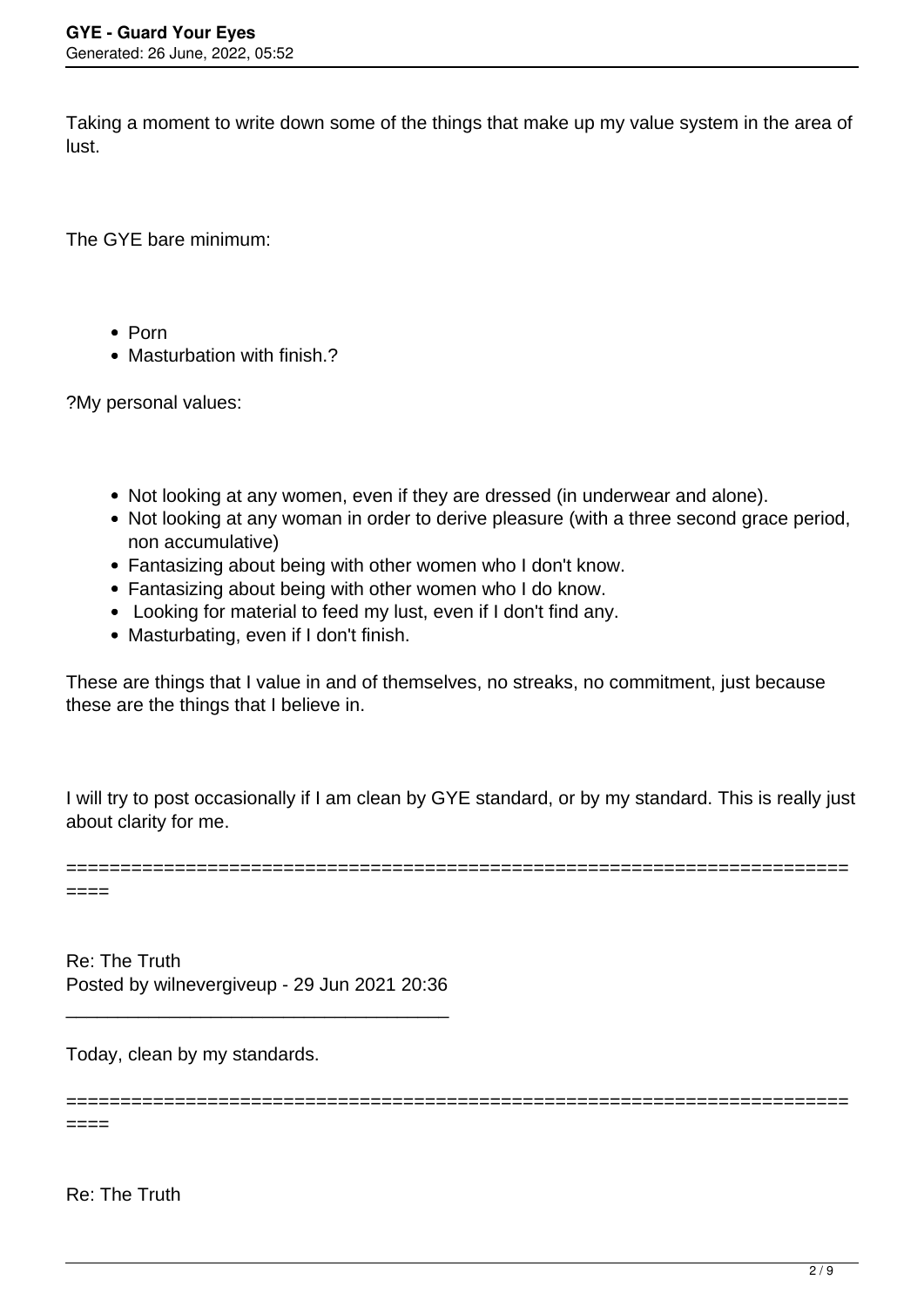Posted by wilnevergiveup - 01 Jul 2021 05:04

\_\_\_\_\_\_\_\_\_\_\_\_\_\_\_\_\_\_\_\_\_\_\_\_\_\_\_\_\_\_\_\_\_\_\_\_\_

Clean and clean.

Did some Pesach cleaning on my computer, it was necessary and could not be done by anyone else. It was a little triggering but I was able to do it in the least triggering way. I am really grateful ).

========================================================================

========================================================================

====

Re: The Truth Posted by wilnevergiveup - 07 Jul 2021 07:16

\_\_\_\_\_\_\_\_\_\_\_\_\_\_\_\_\_\_\_\_\_\_\_\_\_\_\_\_\_\_\_\_\_\_\_\_\_

B"H been clean by GYE standards as well as mine.

that I was able to do that (hope my wife doesn't realize ====

Re: The Truth Posted by wilnevergiveup - 12 Jul 2021 18:07

\_\_\_\_\_\_\_\_\_\_\_\_\_\_\_\_\_\_\_\_\_\_\_\_\_\_\_\_\_\_\_\_\_\_\_\_\_

GYE: clean, my standards: 98% clean.

======================================================================== ====

Re: The Truth Posted by gettingthere9 - 13 Jul 2021 22:47

\_\_\_\_\_\_\_\_\_\_\_\_\_\_\_\_\_\_\_\_\_\_\_\_\_\_\_\_\_\_\_\_\_\_\_\_\_

If I would get a 98% on any test I would be pretty pumped...

======================================================================== ====

Re: The Truth Posted by wilnevergiveup - 16 Jul 2021 10:06

\_\_\_\_\_\_\_\_\_\_\_\_\_\_\_\_\_\_\_\_\_\_\_\_\_\_\_\_\_\_\_\_\_\_\_\_\_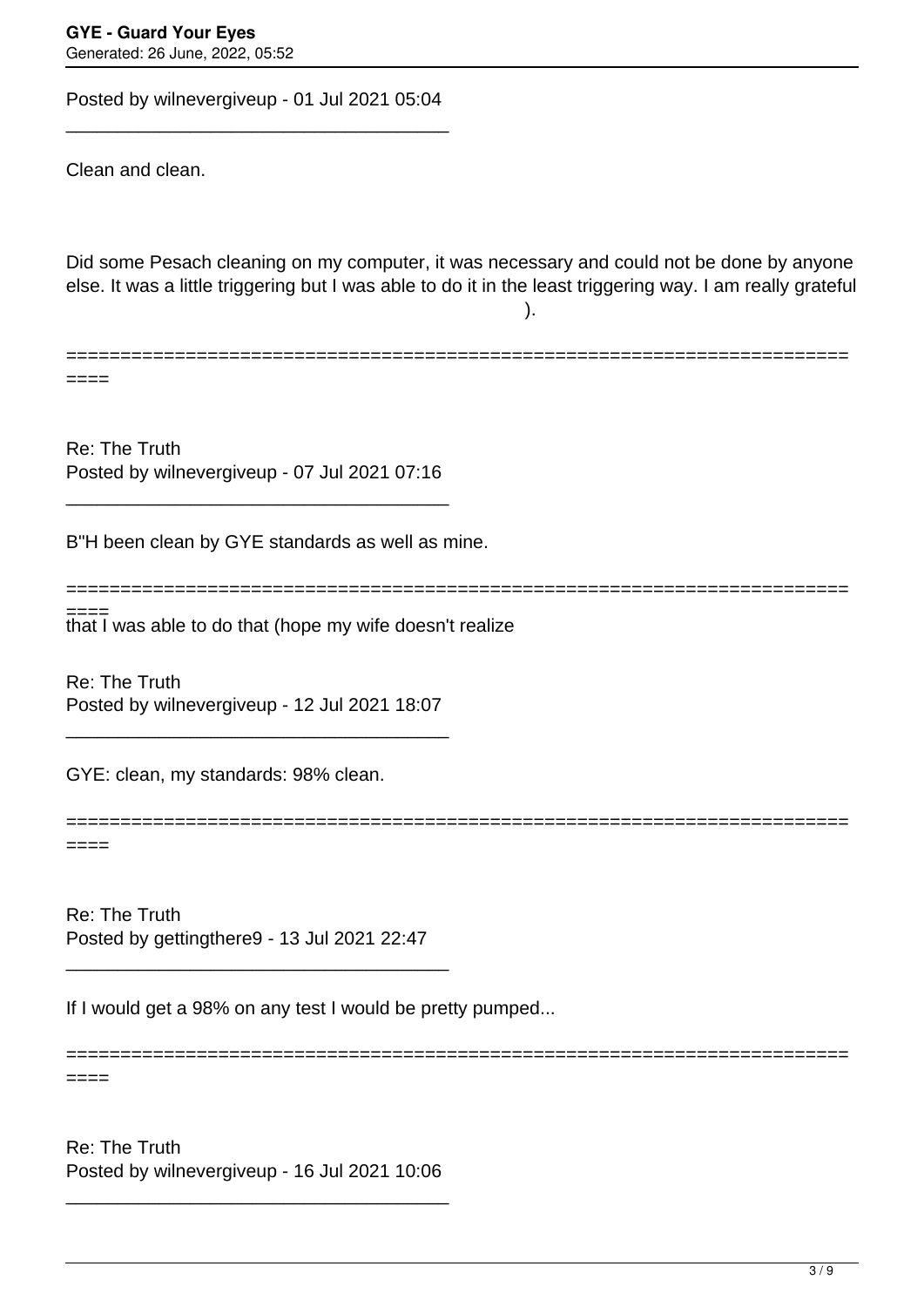Earlier, I mentioned that I would be flying. In the past, I would spend 80% of the flight watching movies or other entertainment, often ones that were not clean at all.

I haven't been on a plane for close to two years (pre GYE) and was unsure how I would hold up this time around. Instinctively, I started looking through which movies were available and I reminded myself that I didn't *need* to watch anything to survive. My wife fell asleep and I started looking again, for things that I could only watch when she is asleep...

There was. I put my hand up on my screen and said to myself, "you are better than this."

Then I found some creepy movie about dead people and ghosts who though they were alive...

Slept for a few hours, never done that on a plane before. Got off the plane thinking, "cool, I was on a plane, watched only one movie, and survived!"

Had a connection, on the second flight, I started watching a movie that didn't look like the most promising to be clean. First scene is a sex scene. I said ahhhhhhhhhhhhh! Now what! I looked over to see if my wife was noticed. I took off my headphones and asked her how it's going. she just smiled and said "I love you, thank you for all your help with the kids." That gave me the strength to find something clean to watch.

I don't know if she saw or not, but her response was what saved me. Hashem is looking out for me.

Sorry about this ramble, just proud of myself.

====

========================================================================

Re: The Truth Posted by wilnevergiveup - 21 Jul 2021 17:28

\_\_\_\_\_\_\_\_\_\_\_\_\_\_\_\_\_\_\_\_\_\_\_\_\_\_\_\_\_\_\_\_\_\_\_\_\_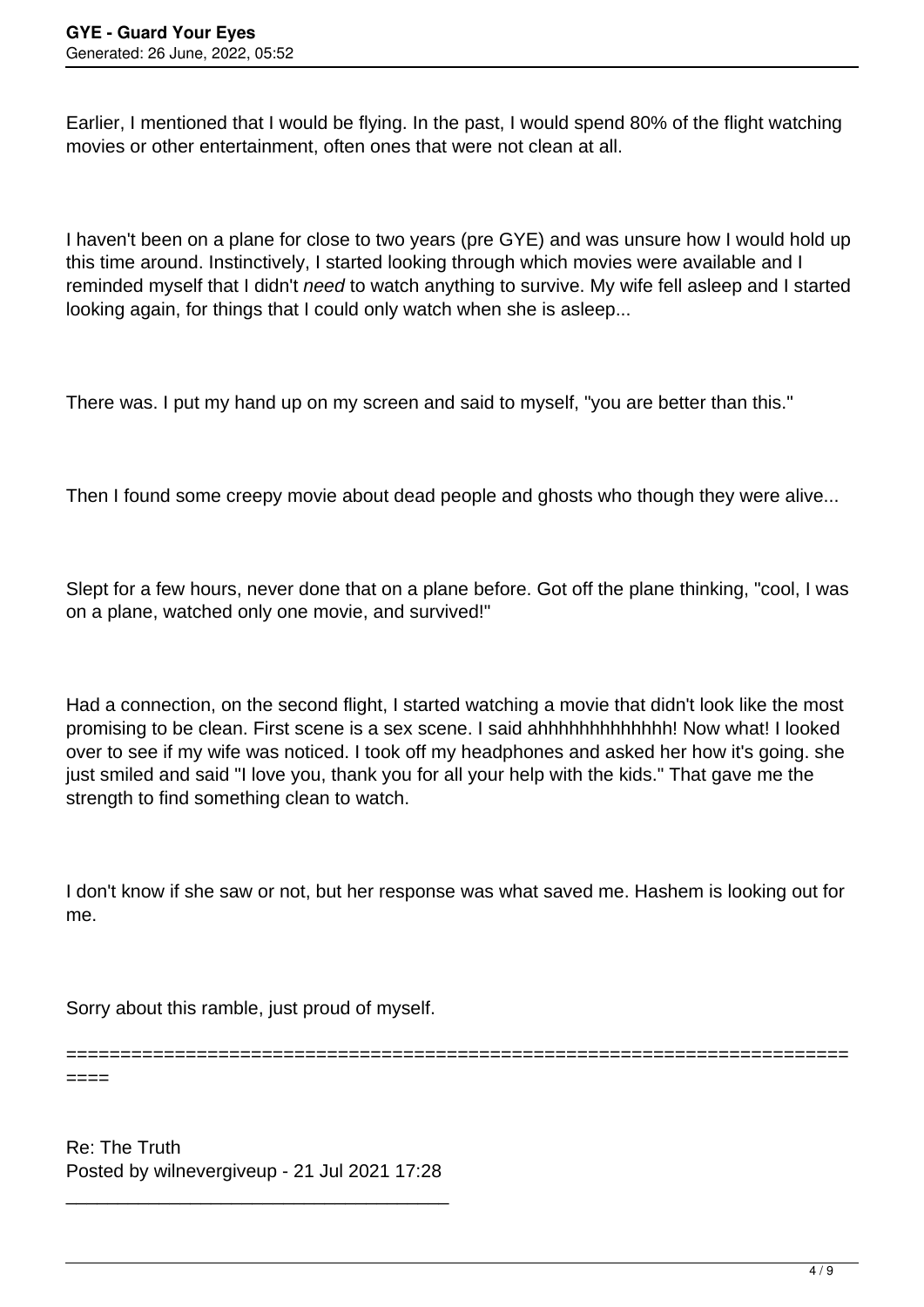Had another fall.

A lot of pent up frustration. I had a deep and lengthy conversation with my father. I really opened up to him about many of my struggles including this one. It went really well, he listened and was very supportive.

With much gratitude from North America,

Wilnevergiveup

========================================================================

Re: The Truth Posted by Sapy - 21 Jul 2021 17:48

Wow, that's courage! Kudos to you!

========================================================================

====

====

Re: The Truth Posted by wilnevergiveup - 10 Aug 2021 20:32

\_\_\_\_\_\_\_\_\_\_\_\_\_\_\_\_\_\_\_\_\_\_\_\_\_\_\_\_\_\_\_\_\_\_\_\_\_

\_\_\_\_\_\_\_\_\_\_\_\_\_\_\_\_\_\_\_\_\_\_\_\_\_\_\_\_\_\_\_\_\_\_\_\_\_

I had a rough couple of weeks. The good news is that instead of freaking out, I am looking at is as a learning experience. I really learned a lot about myself and some of the things that trigger me. There was something that I urged for that surprised me. I was lusting someone who wasn't particularly special in any way and I tried to figure out what it was about her that was making me crazy. Figuring out what it was was very eye opening.

I have this deep urge to be something special for someone, especially a woman. I want to be wanted, loved, and cared for, that is big part of my struggle. These things are what I see in (or fantasize) women that I fantasize about. Vulnerable women are a trigger because I think that I can help them and be their hero then gain their affection.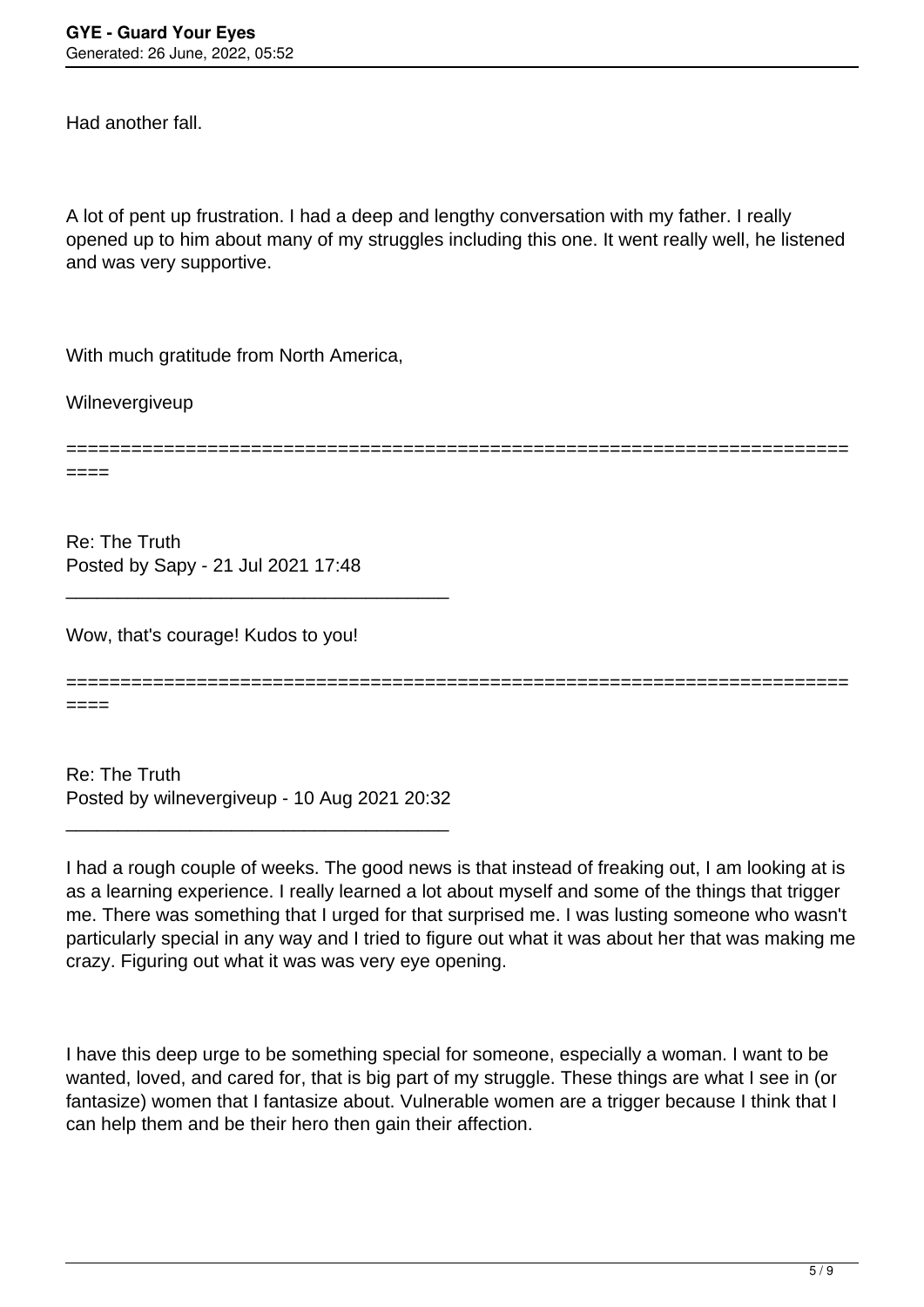I am very grateful that at least I was able to gain something. The situations that I was in were ones that I have never been in since joining GYE and therefor I was really unprepared for them. It was rough and I now know that for the next time I need to have a different plan.

It's really strange how different places and situations (I am not referring to triggering stuff) can really make me into a different person. When I am with certain people or in certain places, I can totally lose all sense of rational and logic that I have anywhere else I am. All I can say is that it's really bizarre and I will have a lot to go over with my therapist next time we meet.

Thanks for listening, it means a lot to me.

====

========================================================================

Re: The Truth Posted by wilnevergiveup - 22 Aug 2021 05:59

\_\_\_\_\_\_\_\_\_\_\_\_\_\_\_\_\_\_\_\_\_\_\_\_\_\_\_\_\_\_\_\_\_\_\_\_\_

I am a little uncomfortable writing this because something is telling me "just get over it and move on" but on the other hand it's still nagging at me. Maybe writing it here can help me get past this.

So, there is this girl, actually, she is really a woman now but I've known her casually for quite a while. She is a little younger than me, single and very pretty. She is somewhere on her way back from being off the derech, is very sweet, kind and sincere. We bump into each other every once in a while and she makes herself available to shmooze with me for as long as I please. she could sit on the couch or at the table for hours just chatting and every time this happens, I find myself prying myself away from her because I am uncomfortable.

She dresses and gives of the vibes that she is available for me (no not like that...) and that she is really interested in me and my life. That's a **BIG** trigger for me.

I'm usually okay in the moment, I say hi, tell her what I am up to in life ask her what she is up to (vegetarian these days) then I find some way to escape in the least awkward way possible. then I spend the rest of the evening trying not to look in her direction. It's a hard but doable.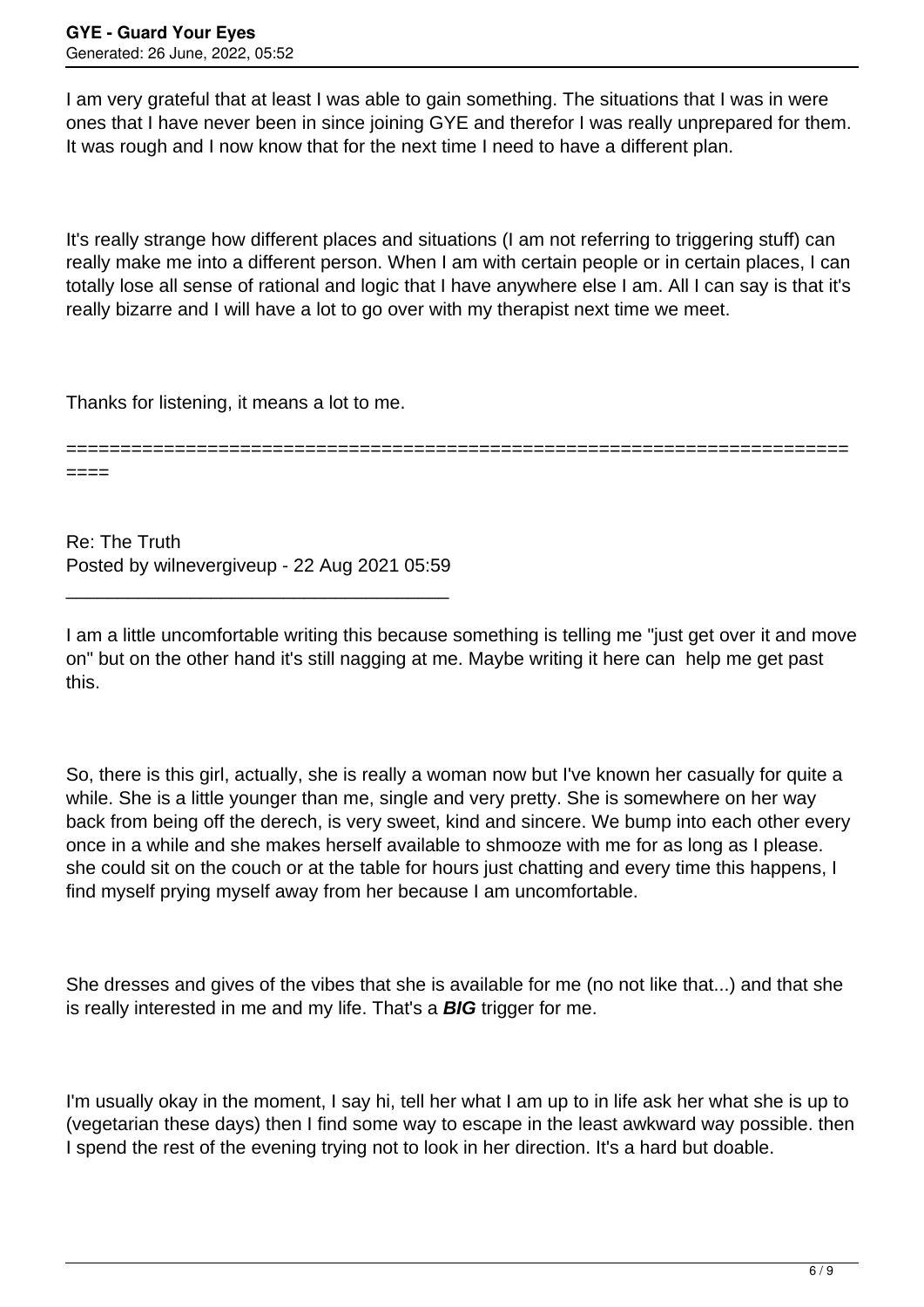Now it's a week later and I still fantasize about her. I think about what it would be like if we could just shmooze for hours, what it would be like if we could become close friends etc.

It's not like I want to marry her and it's not like I even like her. I actually think that she is really weird and eccentric. She is vegetarian (I mentioned that) she rides her bike in shorts all around town (not the type of person I typically hang around with) and surely not someone who I would get along with as our values really don't line up well. I don't compare her with my wife, I don't dislike my wife because of her, it's not a competition, my wife has everything for me and she has almost nothing.

Except that she makes me feel wanted. She makes me feel cared for. She shows interest in me and what I am doing. She provides me (at least in fantasy) the feeling that someone wants me. It's like I have this big hole that she fits right into and fills.

It's hard to explain but yes, my wife provide for me all those things, but it's just not enough. I think that it doesn't mean the same thing to me because she is just doing what a good wife does, but when I get it from someone who doesn't "have to" it's just different.

And yes I go to therapy, maybe I will discuss this next session.

========================================================================

Re: The Truth Posted by Hashem Help Me - 22 Aug 2021 20:24

\_\_\_\_\_\_\_\_\_\_\_\_\_\_\_\_\_\_\_\_\_\_\_\_\_\_\_\_\_\_\_\_\_\_\_\_\_

====

Sometimes these situations arise that we try to fill a void with a substance that just won't do the job. In more modern communities it happens that guys sometimes socialize with girls who they never intend to marry. (Of course this also happens to an extent in other communities, just less openly...) In the end, usually there end up being two broken hearts. They truly gave so much to each other, validated each other's feelings, made the other feel important and needed, etc. For your sake, **and for hers**, cut the relationship. Let's not create an emotional challenge for either of you when this "giving each other attention" comes to an end.

There is a very good book "Running on Empty" that describes the challenge those amongst us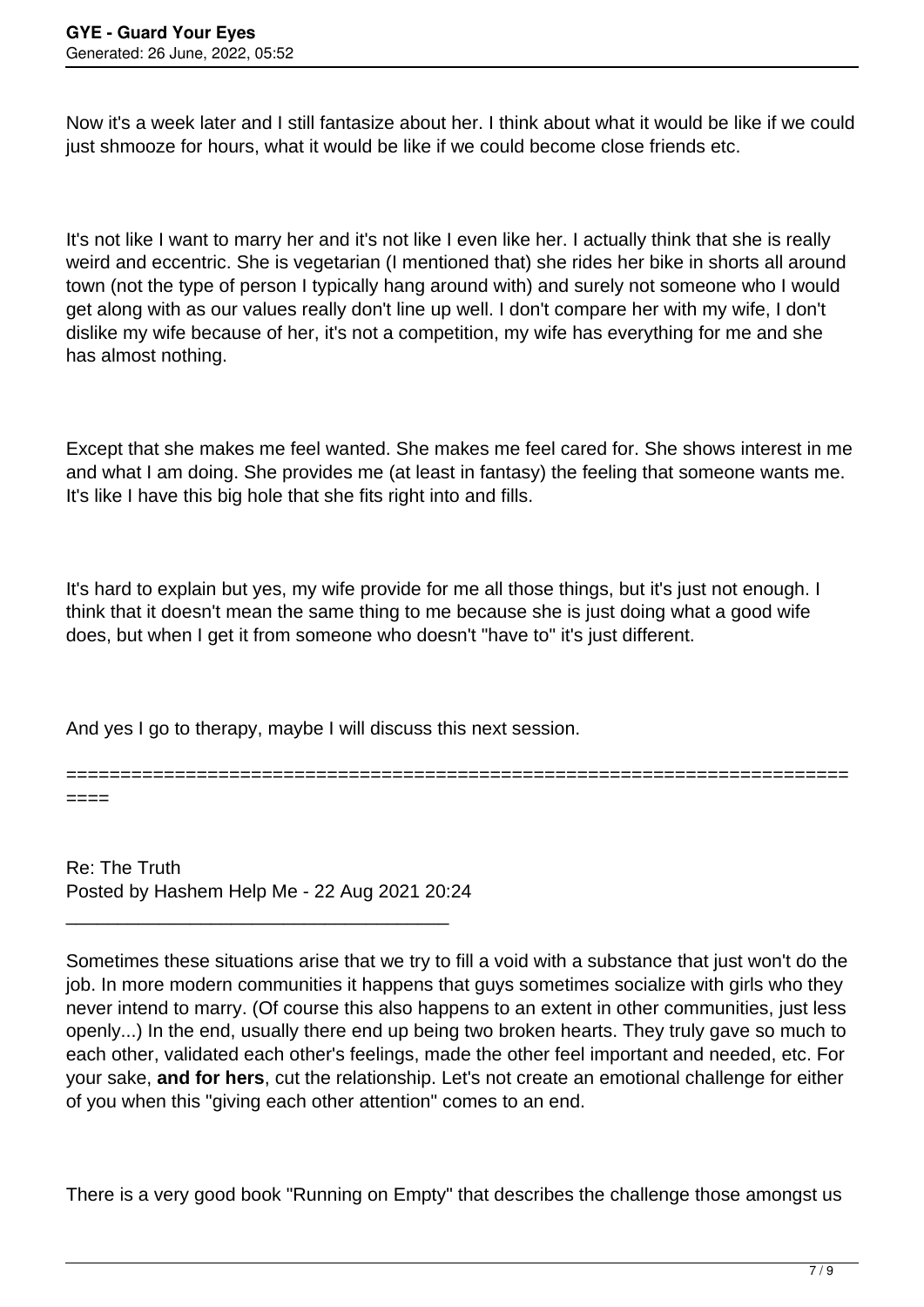(many of us) who somehow did not get enough emotional nurturing as kids and teens, and enter married life quite needy. Learning to accept the reality, and understanding that the hole may never get completely filled is step one in attaining emotional balance.

In addition to paragraph one, let's face it. We live in crazy times. Society at large is extremely permissive - and it rubs off on us. What begins as a completely innocent relationship - making each other feel important and listened to, can chas v'shalom quickly develop into a touchy feely friendship, when one party "really just needs a healthy hug", and then it go even further than that..... Be smart. Cut it now. Take care of yourself. Understand your needs. Let your therapist help you accept that your wife may never give you everything you need, and that that is ok. May Hashem give you (and the thousands like you) menuchas hanefesh and fulfillment.

======================================================================== ====

Re: The Truth Posted by wilnevergiveup - 24 Aug 2021 08:37

\_\_\_\_\_\_\_\_\_\_\_\_\_\_\_\_\_\_\_\_\_\_\_\_\_\_\_\_\_\_\_\_\_\_\_\_\_

I am disappointed. I let myself down.

I have to figure out what it is that I want from myself.

I am not quite sure...

It's frustrating because I know what the issue is, and I don't know how to fix it. I am trying my best to work on it with my therapist, I just wish that my issues didn't always lead me to masturbate.

========================================================================

====

Re: The Truth Posted by Sapy - 24 Aug 2021 14:36

\_\_\_\_\_\_\_\_\_\_\_\_\_\_\_\_\_\_\_\_\_\_\_\_\_\_\_\_\_\_\_\_\_\_\_\_\_

I feel for you.